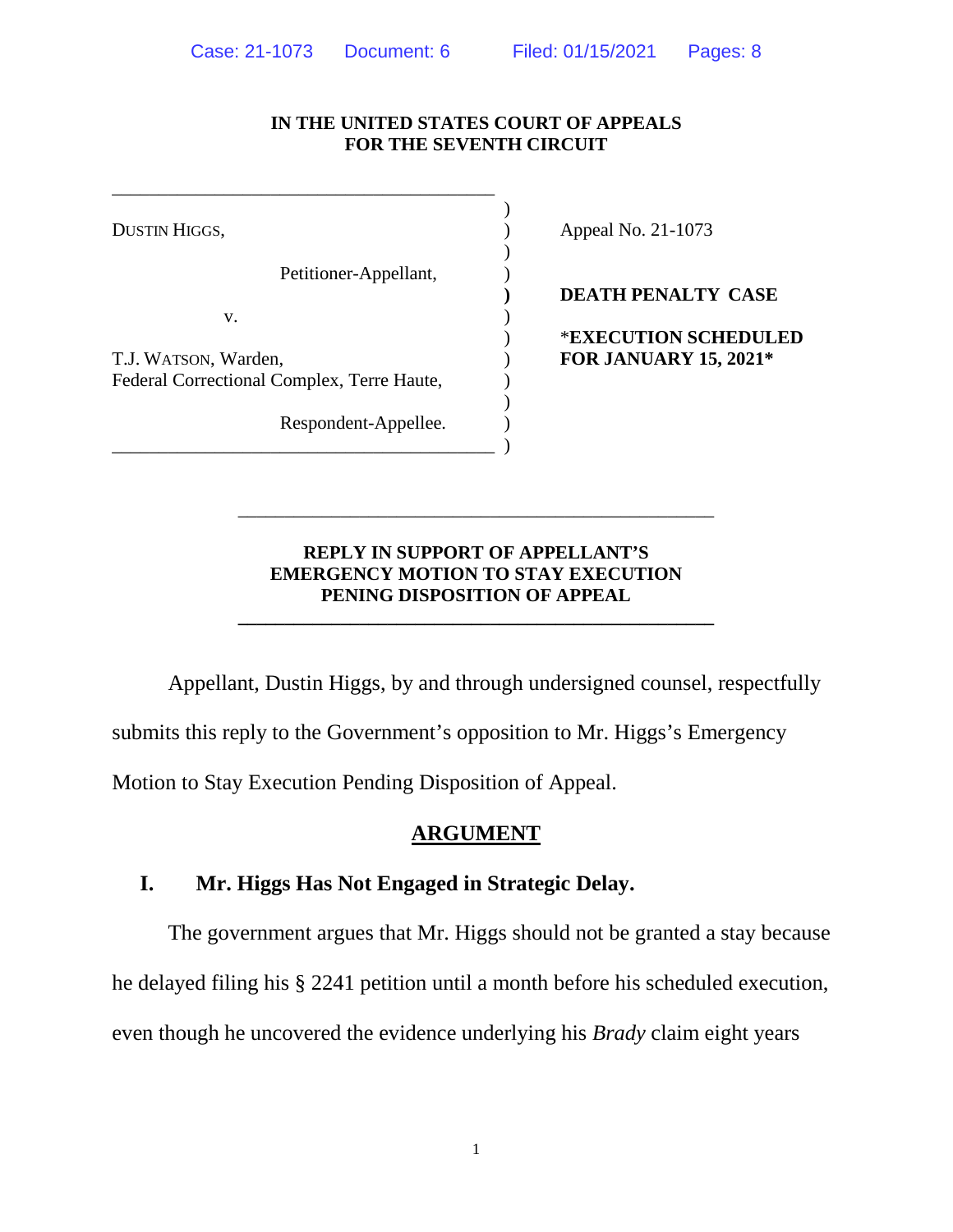ago. Resp at 1. This argument is meritless because it ignores the other efforts Mr. Higgs has made to uncover suppressed evidence and litigate his claims.

After discovering the suppressed evidence in 2012, Mr. Higgs did not sit on his hands. He filed a motion in the District Court of Maryland seeking to set aside his final judgment under Federal Rule of Civil Procedure 60(d) due to fraud on the court. The 60(d) motion argued that the Government did not disclose all of the benefits received prior to trial by the Government's key witness, cooperating codefendant Victor Gloria. In particular, the motion alleged Mr. Gloria was a suspect in an unrelated state murder prosecution, but that he was not charged after federal prosecutors and agents intervened on his behalf, and that the Government never disclosed these facts. The motion was denied by the district court, *United States v. Higgs*, 193 F. Supp. 3d 495 (D. Md. 2016) (*Higgs-4*), and a COA was again denied in the Fourth Circuit, *Higgs v. United States*, No. 16-15 (4th Cir. 2017). The Supreme Court denied certiorari. *Higgs v. United States*, 138 S. Ct. 2572 (2018) (Mem.).

After his effort to re-open the initial 2255 did not succeed, Mr. Higgs turned to the Freedom of Information Act to seek additional evidence of the government's suppression of exculpatory evidence. He filed a lawsuit seeking to obtain documents contained in his police investigative file. The parties' cross-motions for summary judgment were each granted in part and denied in part in this Court. *See* 

2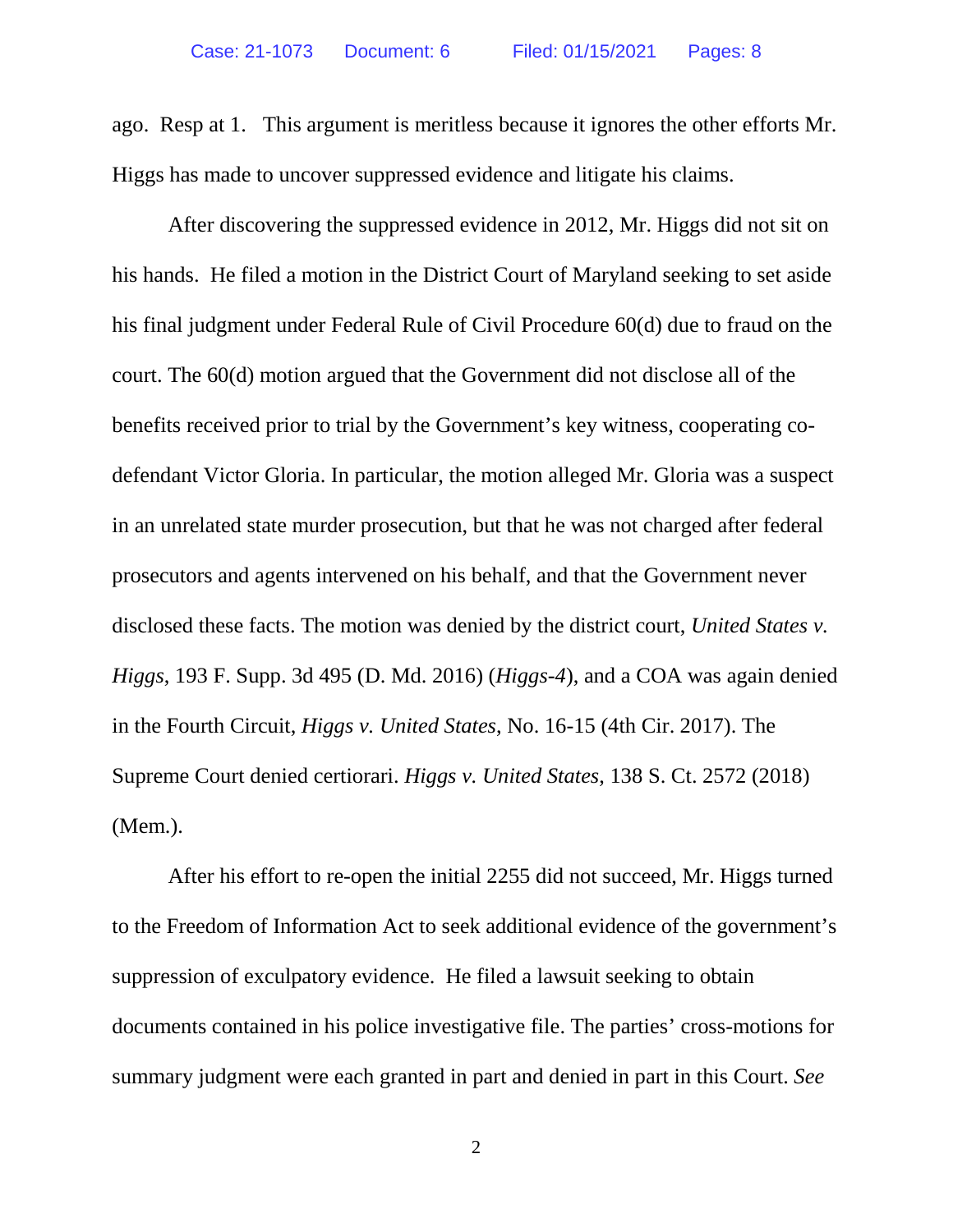ECF No. 73, *Higgs v. United States Park Police*, No. 2:16-cv-96-JMS-MJD (S.D. Ind. June 25, 2018). The Seventh Circuit granted the Government's cross-appeal and determined that the Government was not obliged to turn over any additional documents to Mr. Higgs. *Higgs v. United States Park Police*, 933 F.3d 897, 900 (7th Cir. 2019).

In the meantime, as set forth in the stay petition, Mr. Higgs continued to pursue other challenges to his convictions and sentences. And shortly after the Government set a date for his execution, he filed the § 2241 petition at issue here.

This history refutes the Government's assertion of last minute gamesmanship. Mr. Higgs has diligently and continuously tried to uncover and litigate claims based on the Government's suppression of exculpatory information. A stay should not be denied on these grounds.

## **II. Mr. Higgs Has Demonstrated a Likelihood of Success on the Merits of his** *Brady* **Claim.**

The Government argues that Mr. Higgs's *Brady* claim was already "fully" litigated on the merits during his initial § 2255 petition (Govt. Opp. at 15), but the Court should not be misled by such an assertion. While Mr. Higgs did raise a Brady claim during § 2255 proceedings, it was woefully unsupported – due to the Government's continued suppression of the evidence – and based on *only one page* of discovery. Now that Mr. Higgs has uncovered more than 600 additional pages of discovery supporting his *Brady* claim – including detailed correspondence between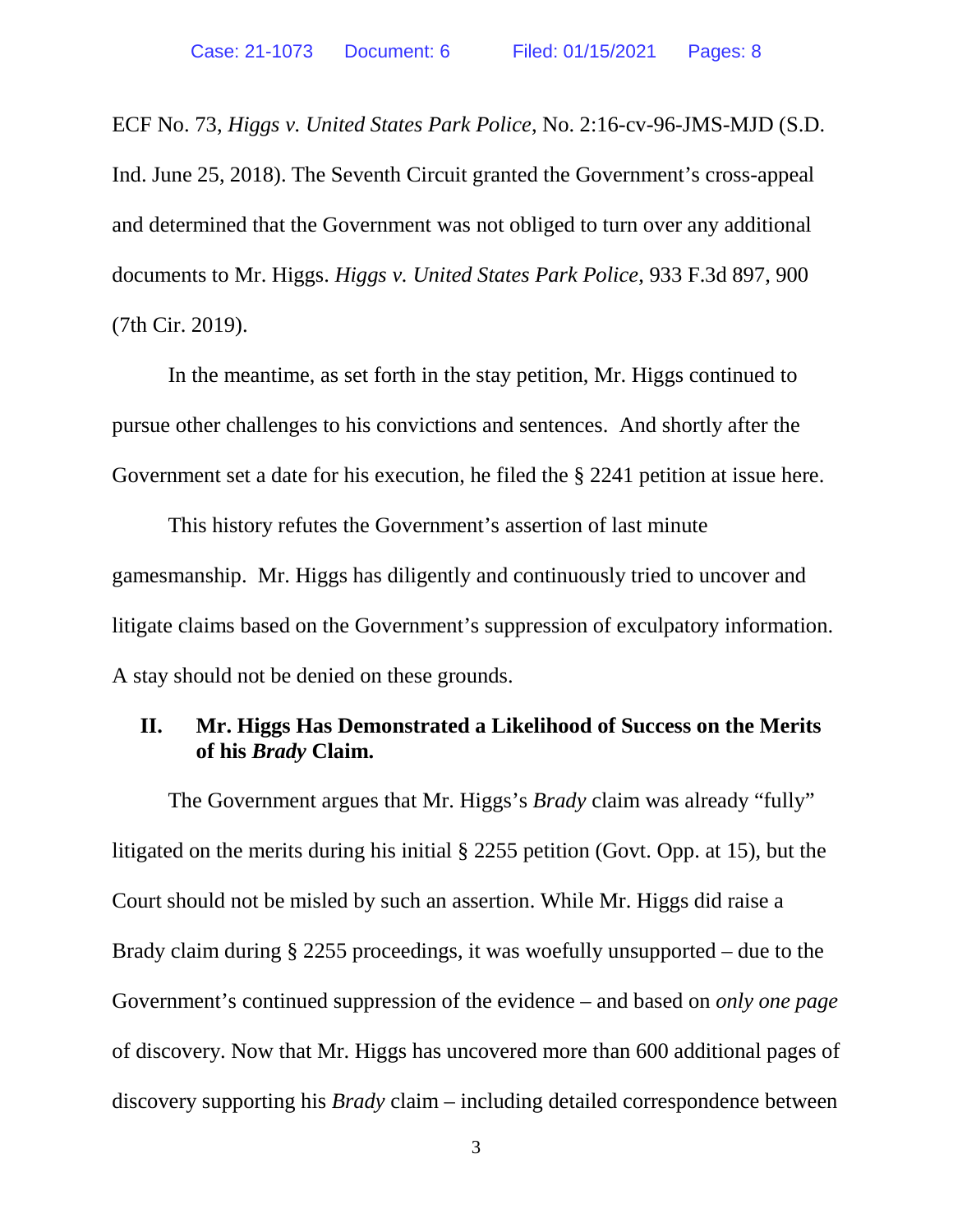federal and Baltimore authorities regarding the Route  $197$  $197$  murders<sup>1</sup> – the Government seeks to rely on the § 2255's court's decision, even though that decision was made based on 1/600<sup>th</sup> of the larger *Brady* picture. The § 2255 court, which never held an evidentiary hearing, could not have reached an informed *Brady* decision when it was not presented with the substantial evidence the Government hid from Mr. Higgs for more than a decade.

Nor is the Government's reliance on Mr. Higgs's unsuccessful efforts to litigate his *Brady* claims through Rule 60(d) any more availing. Indeed, as the Indiana district court observed in its opinion, presentation of Mr. Higgs's Brady evidence through his Rule 60(d) motion in Maryland did not "cure [the] potential prejudice created by not having had the evidence available to use at trial or during the original 2255 proceeding. Rule 60(d) requires a showing of fraud on the court and does not provide a 'full and fair opportunity to contest [a] conviction.'" *See* Order, *Higgs v. Watson*, No. 2:20-cv-00665-JPH-DLP (S.D. Ind. Jan. 12, 2021), ECF No. 21 (citing *Collins v. Holinka*, 510 F.3d 666, 667 (7th Cir. 2007)). The Government seeks to deny Mr. Higgs a "full and fair opportunity to contest [his] conviction" and capitalize on its unconstitutional misconduct by exploiting the

<span id="page-3-0"></span><sup>&</sup>lt;sup>1</sup> The correspondence and notes showed that, *inter alia*, federal authorities knew that Mr. Gloria was a prime suspect in the Baltimore murder, that Mr. Gloria knew that federal authorities were in contact with Baltimore decision makers about those murder, and that federal authorities provided Baltimore authorities with reasons why not to charge, or even interview, Mr. Gloria – a suggestion which Baltimore authorities followed.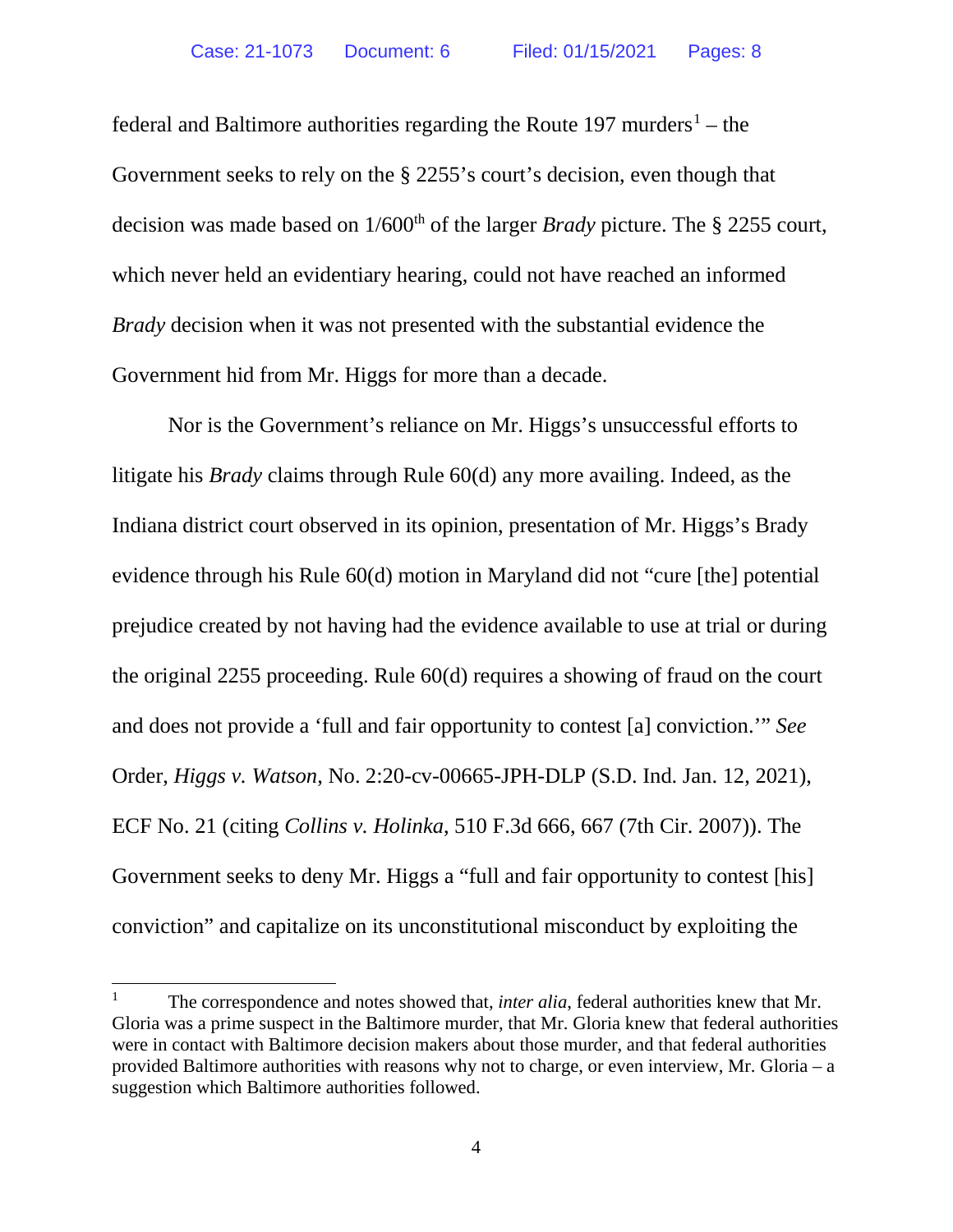leaks in § 2255 that the savings clause and § 2241 were designed to plug. This Court should not reward the Government's efforts.

The Government argues that Petitioner would "expand the narrow path in *Webster* until it is unrecognizable." It views as essential the fact that Congress could not have anticipated the *Atkins* rule of categorical ineligibility for a death sentence at the time it enacted the savings clause. In contrast, *Brady* had been long decided at that time. Resp. at 21-22.

This line of argument confuses the facts of *Webster* with its holding. In that case, to be sure, the *Webster* court explained how a "lacuna" in the statute prevented the petitioner from having any avenue of relief under § 2255. *Webster v. Daniels*, 784 F.3d 1123, 1138 (7th Cir. 2015). But the general principle on which *Webster* based its decision, which the government itself cites elsewhere in its pleading, applies equally to Mr. Higgs: section 2241 becomes available to a litigant who demonstrates "some kind of structural problem with section 2255" that bars the path to relief under 2255(h). *See* RB at 13 (citing *Webster* 784 F.3d at 1136). As discussed at greater length in Mr. Higgs's motion for stay, an equivalent structural problem bars relief for litigants in his position, who uncover material exculpatory evidence that police and prosecutors have managed to hide through trial, direct review, collateral review, and beyond. To contend, as the government does and the district court did, that section 2255 review is available to such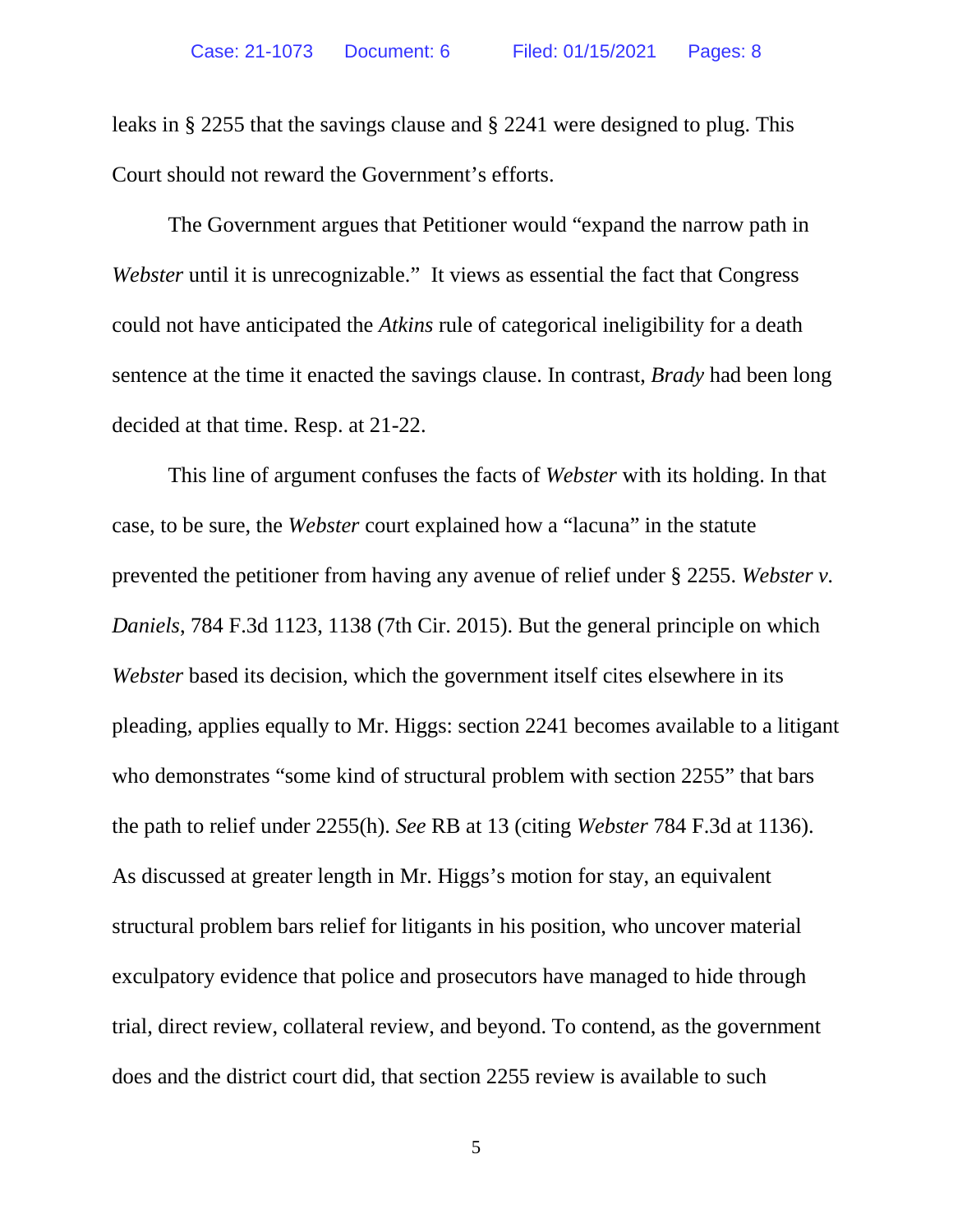petitioners is to ignore plainly obvious reality. No Brady claim is available before someone uncovers the suppressed evidence.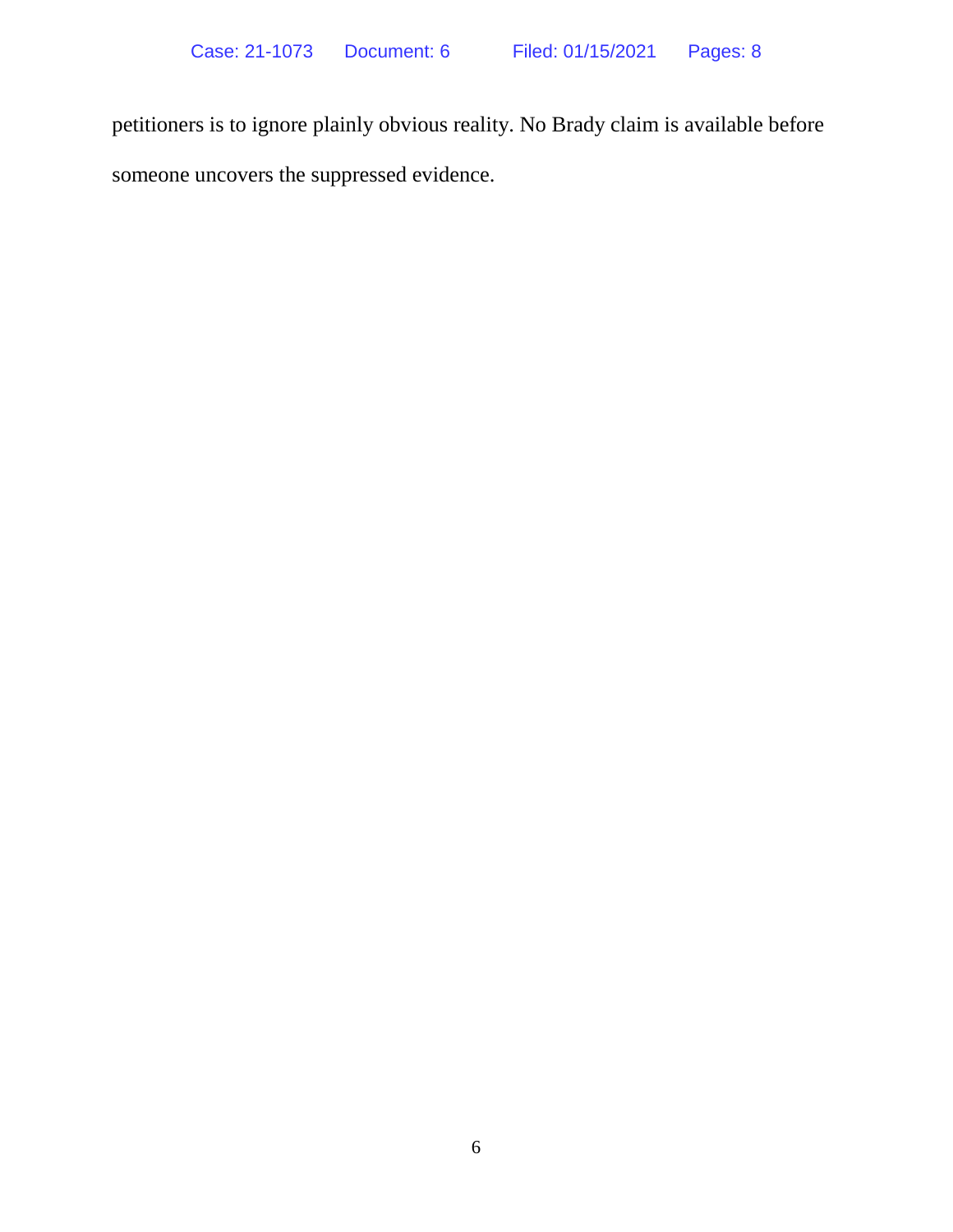# **CONCLUSION**

For the foregoing reasons, and those explained in his motion for stay of

execution pending disposition of appeal, Mr. Higgs respectfully requests that the

Court stay his execution pending its consideration of his 2241 *Brady* appeal.

Respectfully submitted,

/s/ Matthew C. Lawry Matthew C. Lawry, Pa. Bar No. 87221 Assistant Federal Defender Federal Community Defender Office 601 Walnut Street, Suite 545 West Philadelphia, PA 19106 (215) 928-0520 Fax: (215) 928-0826 Matthew\_Lawry@fd.org

Dated: January 15, 2021